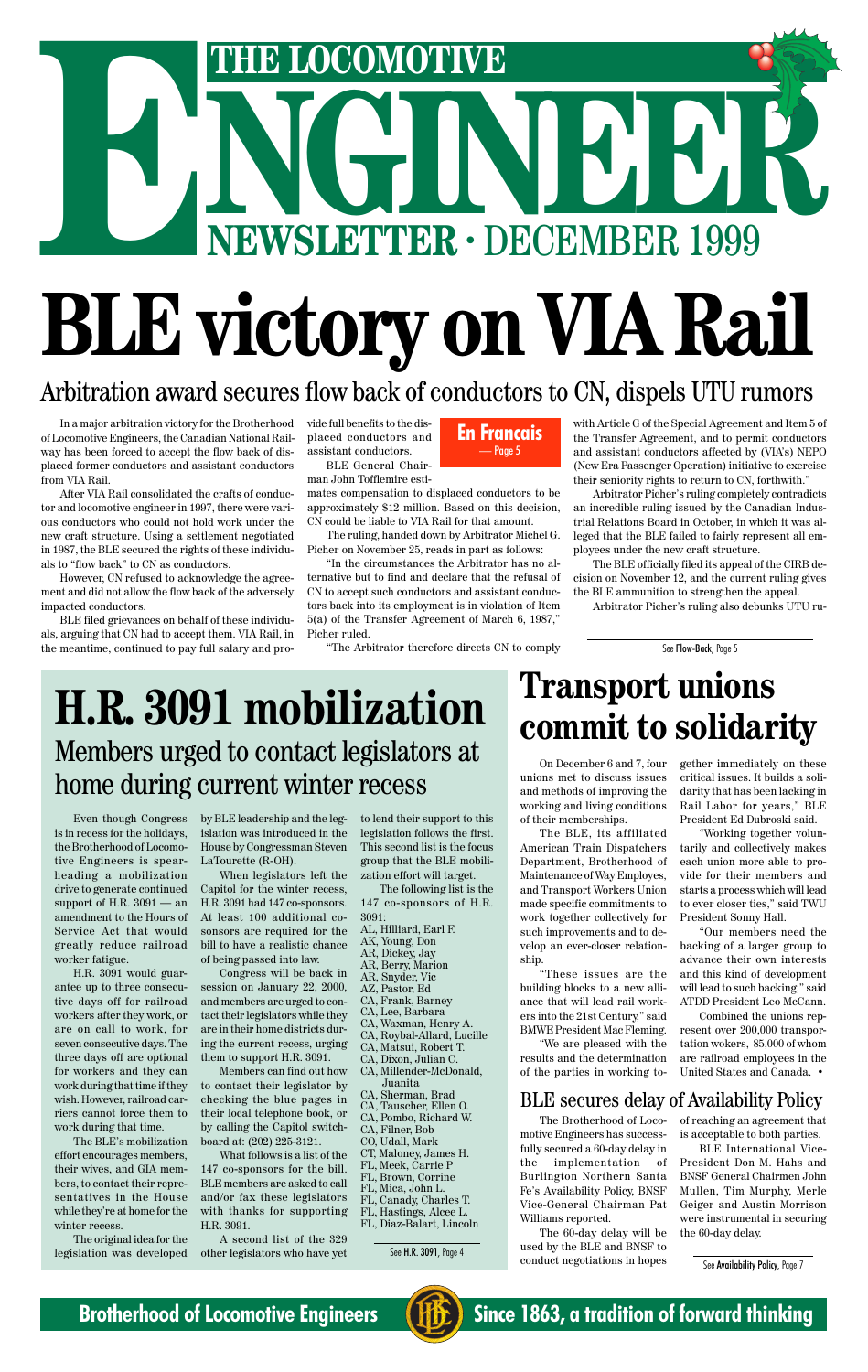### **LEGISLATIVE UPDATE**

The BLE's National Association of State Legislative Board Chairmen (NASLBC) received several days of intense political training at the George Meany Center last month. They put their training to good use as they left the Meany Center Campus in Silver Spring, Md., to lobby on Capitol Hill. They contacted dozens of legislators regarding H.R. 3091, an amendment to reduce the Hours of Service Act. Their effort paid off as just a few short day later, Congressman Steven LaTourette (R-OH) introduced the bill in the House. Those who attended the Meany Center training are pictured above.

Front row, from left: Bill O'Brien, Ohio; Brent Boggs, BLE Political Affairs Coordinator, Washington D.C. Office; Robert A. Harvey, BLE Regulatory Research Coordinator, Washington D.C. Office; Dr. Elaine Reese, BLE Director of Tax Compliance, ID; Betty Child, Washington D.C. Office; Leroy Jones, Vice-President & U.S. National Legislative Representative; Tom Perkovich, Minnesota; J.T. Norris, Virginia; and James Keele, Kansas.

Second row: Brian Gallagher, Secretary-Treasurer, New York; Diz Francisco, legislative rep., Division 739 (Bakersfield, Calif.); Keith Luebke, Wisconsin; Tommy Mayne, Kentucky; Cathy Poole, GIA Southwest Regional Mobilization Coordinator; Kathy Fitzgerald, GIA Auxiliary 3 President; and Mabel Grotzinger, GIA Vice-President & U.S. National Legislative Representative.

Third row: Bruce Cushing, Massachusetts; Mickey Gage, Missouri; Perry Renfro, Oklahoma; John Hubbard, Mississippi; Steve Christian, First Vice-Chairman, Arkansas; Ken Kertesz, First Vice-Chairman, Pennsylvania; Raymond Holmes, Texas; George Last, Colorado; Dave Lavery, Florida; Bill Verdeyen, Indiana; and Randy Jenkins, First Vice-Chairman, Virginia.

Fourth row: Susan Doak, legislative rep., Division 623 (McCook, Neb.); Jim Worles, First Vice-Chairman, West Virginia; Darrell Blake, West Virginia; Raymond Taylor, Georgia; Jeff Ramage, Idaho; Bill Hunt, legislative rep., Division 88 (North Platte, Neb.); and Jimmy Chappelle, New Jersey.

Fifth row: Doug Horstman, Oregon; Terry Jones, Secretary-Treasurer, Wyoming; Craig Gilchrist, Montana; and Mike Muscha, North Dakota.

### NASLBC get Meany Center training



Have a question about federal laws, Federal Railroad Administration rules that impact your job, or about pending legislation governing our industry? Send it to:

D.C. Feedback Brotherhood of Locomotive Engineers 10 G. Street N.E., Suite 480 Washington, DC 20002

Or you can fax your questions to (202) 347-5237; or via e-mail to: bledc@aol.com.

The BLE's National Legislative Office does not have the answer at hand (such as a federal interpretation), they'll get back to you as soon as possible. Select questions and answers will be published regularly in the pages of the Locomotive Engineer Newsletter.

The topic of this month's DC Feedback is "Unforeseen Track Restrictions," or UFRs, and the hazard they present to employees by overriding protection offered by 49 CFR Part 214.321. We will also discuss how it relates to engineer certification.

Verbal temporary speed restrictions are not permitted under the recently implemented provision of 49 CFR 220.

Effective January 4, 1999, changes to 49 CRF Part 220 Subpart A, "Railroad Communications" become effective. Among the changes were provisions regarding mandatory directives. For an understanding of the implications of these changes, included are the following:

According to the new regulation, "mandatory directive" means any movement authority or speed restriction that affects a railroad operation. Clearly, a UTR falls within the meaning of a mandatory directive. In regard to the application of the regulation as it ap-

plies to mandatory directives, the following is a direct quotation of the rule:

#### **"§220.61 — Radio transmission of mandatory directives**

"(a) Each mandatory directive may be transmitted by radio only when authorized by the railroad's operating rules. The directive shall be transmitted in accordance with the railroad's operating rules and the requirements of this part.

"(b) The procedure for transmission of a mandatory directive is as follows:

"(1) The train dispatcher or operator shall call the addressees of the mandatory directive and state the intention to transmit the mandatory directive.

"(2) Before the mandatory directive is transmitted, the employee to receive and copy shall state the employee's name, identification, location, and readiness to receive and copy. An employee operating the controls of moving equipment shall not receive and copy mandatory directives. A mandatory directive shall not be transmitted to employees on moving equipment if such directive cannot be received and copied without impairing safe operation of the equipment.

"(3) A mandatory directive shall be copied in writing by the receiving employee in the format prescribed in the railroad's operating rules.

"(4) After the mandatory directive has been received and copied, it shall be immediately repeated in its entirety. After verifying the accuracy of the repeated mandatory directive, the train dispatcher or operator shall then state the time and name of the employee designated by the railroad who is authorized to issue mandatory directives. An employee copying a mandatory directive shall then acknowledge by repeating the time and name of the employee so designated by the railroad.

"(I) For train crews, before a mandatory directive is acted upon, the conductor and engineer shall each have a written copy of the mandatory directive and make certain that the mandatory directive is read and understood by all members of the crew who are responsible for the operation of the train. Mandatory directives which have been fulfilled or canceled shall be marked win an "X" or in accordance with the railroad's operating rules, and retained for the duration of the train crew's work assignment. "(ii) For on-track equipment, before a mandatory directive is acted upon, the employee responsible for on-track safety shall have a written copy of the mandatory directive, and make certain that the mandatory directive is acknowledged by all employees who are responsible for executing that mandatory directive. The employee responsible for on-track safety shall retain a copy of the mandatory directive while it is in effect. "(6) A mandatory directive which has not been completed or which does not comply with the requirements of the railroad's operating rules and this part, may not be acted upon and shall be treated as though not sent. Information

contained in a mandatory directive may not be acted upon by persons other than those to whom the mandatory directive is addressed."

One particular Class I railroad has a rule regarding Unforeseen Track Restrictions, but sometimes yellow warning flags are not displayed. The BLE believes these advance warning flags must be displayed. When a UTR is given to a train 30 to 40 miles in advance of the restriction, there should be sufficient time to permit flag placement. This seems reasonable considering track maintenance forces are likely to be within a few miles of the restricted area and generally can access the right-ofway by motor vehicle. The M-O-W forces usually are equipped with track flags. There are no federal regulations requiring the display of advance track flags warning of a restricted condition. The FRA has addressed the safety concerns in regard to ensuring the Locomotive

Engineer receives advance warning for the provisions of Exclusive Track Occupancy (a different but somewhat related issue) wherein it is stated:

"§ 214.321 (c) The extent of working limits established through exclusive track occupancy shall be defined by one of the following physical features clearly identifiable to a locomotive engineer or other person operating a train or railroad equipment: "(1) A flagman with instructions and capability to hold all trains and equipment clear of the working limits;

"(2) A fixed signal that displays an aspect indicating "Stop";

"(3) A station shown in the time-table, and identified by name and a sign, beyond which train movement is prohibited by train movement authority or the provisions of a direct train control system.

"(4) A clearly identifiable milepost sign beyond which train movement is prohibited by train movement authority or

the provisions of a direct train control system; or

"(5) A clearly identifiable physical location prescribed by the operating rules of the railroad that trains may not pass without proper authority."

The obvious intent of that portion of the regulation is to identify, with roadway features, a precise location and establish an identifiable visual cue to the Locomotive Engineer. This is a recognized and sound safety practice. It is the position of this office that the same practice be applied to advance warning for speed restrictions. Therefore, we are requesting the FRA investigate the practices of the railroads in regard to the potential safety benefit of the use of flags for advance warning of speed restrictions and the feasibility of requiring a time limit for placement of advance warning flags for Unforeseen Track Restrictions.

### **DC Feedback** 'Unforseen Track Restrictions'

#### See DC Feedback, Page 7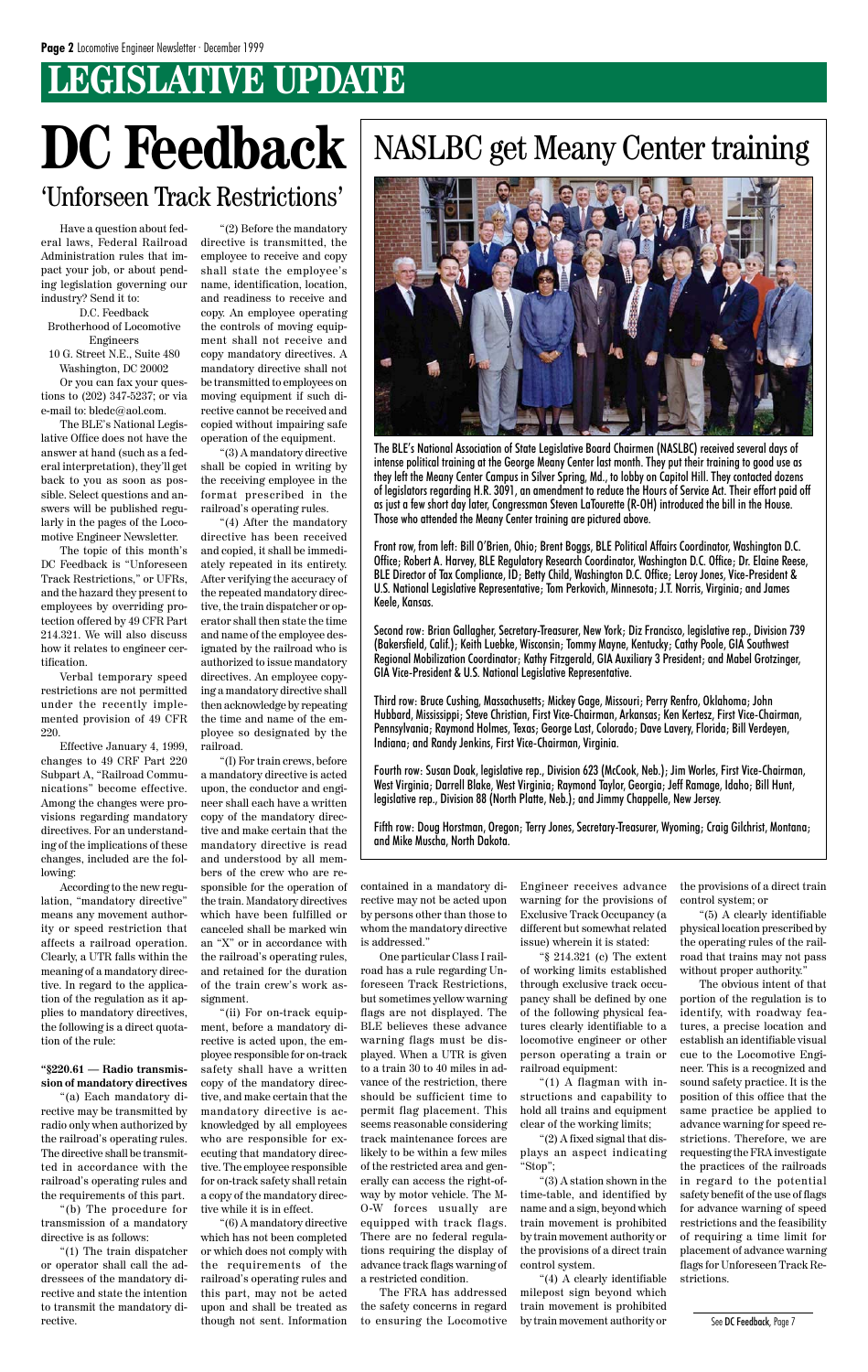### **B** NEWS

PORTLAND, Ore. — On the sixth anniversary of a fatal collision near Kelso, Wash., BLE members and their families held several safety demonstrations against the Union Pacific Railroad on November 11 in Portland, Ore., Seattle and Fife, Wash.

The locomotive engineers and their families were protesting a policy of Union Pacific management that denies locomotive engineers sufficient training trips



over rail lines on which they have little or no operating experience.

"Union Pacific's policy interferes with an engineer's right to gain the necessary knowledge of the territory over which he or she operates," said Ross Lehmann, Local Chairman of BLE Division 236 (Portland, Ore.). "Our trains haul hazardous materials and we are demonstrating for the public's safety as well as our own safety.

"This policy has the potential to cause another wreck like the terrible collision at Kelso, which resulted in the deaths of Larry Brooks, Tom Klein, Mark Poler, Kenny Mercer and Wayne Kronberger."

On Nov. 11, 1993, five railroad employees were killed in a head-on collision near Kelso, Wash. Two of the victims were BLE Brothers Mark A. Poler,

41, and Wayne R. Kronberger, 40. More specifically, the engineers

were protesting the following:

• Union Pacific management has imposed a policy that allows engineers only two familiarization trips over the territory between Portland and Hinkle, Ore., then forces them to operate their train solo. Engineers require more than two trips to be safely familiar with the territory. The route is either 186 or 190 miles, depending on which route is used in Portland, either over the route next to Interstate 84 or through North Portland and the Kenton area.

• In some cases, engineers have been forced to operate trains after only two trips - when one of their qualifying trips between Portland and Hinkle was in a van on Interstate 84. In other instances, one of the trips was operating the garbage train to Arlington, Ore., which is 38 miles short of Hinkle.

• The insufficient standard has also been applied to all engineers, including newly promoted engineers with little operating experience. It has been applied to engineers learning new territory between Portland and Seattle. This is a 179-mile route, mostly over double-track BNSF lines with 60 to 80 train movements per day, including several passenger trains.

• As a result of the Union Pacific/ Southern Pacific merger, management required the merging and expansion of the seniority territory of locomotive engineers working in the Seattle, Portland and Eugene areas. The former Southern Pacific Eugene Yard has been closed and Locomotive Engineers have been forced to relocate to the Portland area.

The training trips are necessary for locomotive engineers who have relocated from other areas because they are not familiar with the territory. In addition, there has been an accelerated hiring and promotion of many new locomotive engineers, which is a direct result of the UP-SP merger. Safety is compromised because these new hires are not familiar enough with the route.

Repeated appeals to Union Pacific management have been met with silence. Union Pacific's Portland Service Unit Superintendent, Ken Hunt, has refused to address the issue and has not responded to letters notifying him of the threat this policy poses to public safety and UP employees.

"Federal Railroad Administration regulations, Union Pacific's operating rules and the labor agreement between the Brotherhood of Locomotive Engineers and Union Pacific Railroad, all recognize the need for sufficient training trips," said Mike Ashbridge, Local Chairman of BLE Division 277 (Portland, Ore.).

"Six years have passed since Kelso and we still do not have the Positive Train Separation System recommended by the National Transportation Safety Board," said Tom Frederick, Local Chairman of BLE Division 892 (Seattle). "The technology is there, but they just won't spend the money to ensure the safety of the public and the folks running the trains."

Exactly one week after the BLE's safety protests, two people were killed in an accident involving two Union Pacific freight trains in Alton, Iowa (see page 4 article). The NTSB reported that the accident could have been prevented had the railroad been using positive train separation technology. •

**"The technology is there, but they just won't spend the money to ensure the safety of the public and of the folks running the trains."**

— Tom Frederick, Local Chairman of BLE Division 892 (Seattle)

# **Engineer training trips vital to safety** Members protest UP policy on anniversary of Kelso accident

As the Teamsters' strike against Overnite Transportation enters its seventh week, the once peaceful strike is turning violent, and Teamsters officials say the company is publicly underestimating the toll that the strike is taking.

The BLE, along with all of rail labor, continues to support our Teamster Brothers and Sisters in their battle against Overnite, which is a subsidiary of the Union Pacific Railroad. The Teamsters Union re-

ceived news on December 1

that William Wonder, an Overnite driver from Indiana, was shot and seriously wounded near Memphis, Tenn.

While this is has been one of the most peaceful Teamster freight strikes in history, the Teamsters say Overnite Transportation has exhibited a propensity for inciting violence.

For example, Teamsters have received reports of Overnite employees carrying guns, knives pulled on union supporters, Overnite security running ambulatory pickets off

### Teamster strike turns violent as it enters seventh week

the road, Overnite drivers speeding out of gates at dangerous speeds, and Overnite workers attacking strikers and inciting fist-fights. In the last week of November, the Teamsters' Local in Memphis was shot-up with 26 bullets from a small caliber weapon.

Overnite officials, who initially protested the strike had "no impact," and later reported varying degrees of lost freight, are now confessing that they had been publicly underestimating the freight loss by upwards of 50 percent.

In early December, Overnite reported that freight volumes were down 6 percent. Overnite is now reporting that freight volumes have dropped almost 10 percent. Reports from Teamster Locals at the 140 Overnite terminals that are being struck indicate that Overnite's freight volumes are down significantly more — as

much as 38 percent.

The reality lies somewhere in-between — probably around

an 18 percent drop from freight volumes of this time last year — a significant amount for a company where less than half the workforce is unionized and has never had a contract.

Additionally, Overnite has now spent approximately \$26 million on its strike contingency plans — almost equal to its profits of \$27.6 million for the first three quarters of 1999

— all for the sake of defying the laws designed to protect America's working families.

The BLE continues to support the United Mine Workers of America as it battles a West Virginia court ruling that could cost thousands of coal miners and railroad workers — their jobs.

A West Virginia Judge ruled that "mountaintop removal" coal mining violates portions of the Clean Water Act and the Surface Mining Control and Reclamation Act. As a result of this ruling, more than 100,000 jobs and various mining and transportation interests across the country could face elimination.

A bill was introduced in the U.S. Senate to halt action from being taken on this matter. The Byrd-McConnell mining amendment passed the U.S. Senate, but failed in the U.S. House of Representatives.

Senator Byrd has vowed to introduce the bill after the first of the year.

Action on this matter is important because while the ruling is characterized as affecting only surface mining, it will eventually affect all mining, according to a UMWA spokesman.

At a Capitol Hill rally prior to the Senate vote, BLE International President Edward Dubroski spoke of the strong relationship between the coal miners who "dig up the coal" and the railroaders who "transport it" to its final destination. He pledged the total support of the BLE and urged members to take action. Dubroski and Don Buchanan, Railroad Director of the the Sheet Metal Workers Union, were the only two representatives of rail labor to speak.

The Transportation Trades Department of the AFL-CIO is strongly urging member action against this ruling. Members are asked to contact President Clinton and Vice-President Gore, along with members of Congress, and ask them to intervene on the behalf of the coal miners and railroad workers.

"I want to assure you and all members of the UMWA that the BLE will support your organization's efforts to reverse this decision," BLE International President Edward Dubroski wrote in a November 5 letter to UMWA President Cecil Roberts. "The BLE will stand united with UMWA in seeking a remedy to this devastating decision." •

### BLE, UMWA forge partnership to protect West Virginia coal mines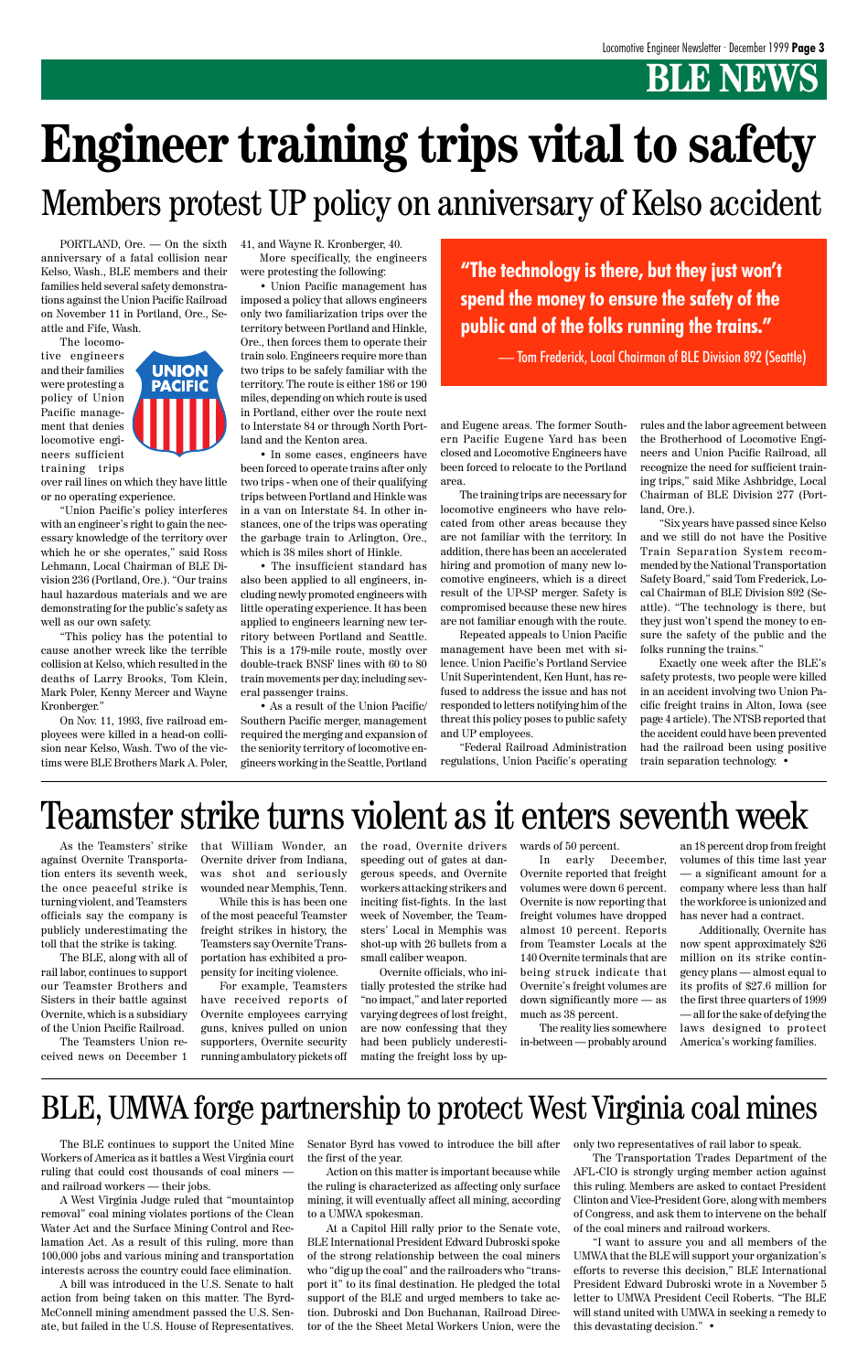### **BLE NEWS**

ALTON, Iowa — A Union Pacific freight train from Minnesota slammed head-on into an empty grain train near this small northwest Iowa town, killing a conductor and the driver of a van that was parked by the tracks.

On November 18, five locomotives and 30 cars derailed between the two trains in the collision, said UP spokesman Mark Davis.

The accident occurred along Iowa 60 about 5 miles south of Alton, which is about 40 miles northeast of Sioux City. Both were Union Pacific trains.

The conductor of the freight train, Paul Schmidt, 23, of Boone, Iowa, was killed. The driver of the van, Dale Evans, 45, of Sioux City also was killed.

Jason Haller, 27, a member of BLE Division 369 (Minneapolis, Minn.), was the engineer on the freight train. He was taken to Orange City Hospital after suffering bruises. He was treated and released.

Davis did not know how fast the freight train was traveling, but the speed limit for trains in the area is 49 mph, he said.

"Railroad equipment is extremely heavy, and when you have a collision of this nature, it will be violent," he said.

National Transportation Safety Board officials said the accident could have been prevented if the railroad had implemented positive train separation technology.

"(Positive train separation) can stop a train automatically if there is a human error or a mechanical error," said NTSB spokesman Phil Frame. "We have asked the Federal Railroad Administration to require it. It has been on our 10 most-wanted list of safety recommendations for some time."

The positive train separation equipment includes a safety sensor that would cause trains to shut down or brake if they came too close to another train on the same rail line, Frame said.

The devices can use satellite technology or electronic transponders on the rail line to track train movements. Such devices are used in some Northeast rail lines and in metropolitan areas such as Chicago.

Evans was supposed to pick up two crew members of the empty grain train. According to Diana Deibler, a company spokeswoman, Evans had worked for two weeks for Cimarron Coach of Iowa, a West Des Moines-based van company.

"He was at a bad place at a bad time," sheriff's dispatcher Loren Wilken said.

Davis said a fire broke out, but it was extinguished. Of the cars that derailed, 14 were empty, 10 were filled with sand, three with grain and the others were carrying soybean oil, lard and frozen meat. All the derailed cars and three of the locomotives came off the freight train. •



Wreckage of the fatal Alton, Iowa, collision. (Photo by Tim Hynds C 1999 The Sioux City Journal.

# BLE member injured in head-on collision

Reprint with permission)

FL, Wexler, Robert FL, Ros-Lehtinen, Ileana FL, Deutsch, Peter FL, Thurman, Karen L. GA, Lewis, John GA, McKinney, C. A. GA, Bishop, S.D., Jr. HI, Abercrombie, Neil IL, Jackson, Jesse L., Jr. IL, Costello, Jerry F. IL, Evans, Lane IL, LaHood, Ray IL, Phelps, David D. IL, Davis, Danny K. IL, Rush, Bobby L. IL, Blagojevich, Rod R. IL, Lipinski, William O. IN, Visclosky, Peter J. IN, Hill, Baron P. IA, Boswell, Leonard L. KY, Lewis, Ron KY, Whitfield, Ed LA, Jefferson, William J. MA, McGovern, James P. MA, Neal, Richard E. MA, Capuano, Michael E. MD, Cummings, Elijah E. MD, Wynn, Albert Russell MD, Hoyer, Steny H. ME, Baldacci, John Elias MI, Dingell, John D. MI, Kilpatrick, Carolyn C. MI, Bonior, David E. MI, Kildee, Dale E. MI, Levin, Sander M. MI, Barcia, James A. MI, Stupak, Bart MI, Stabenow, Debbie MN, Oberstar, James L. MN, Vento, Bruce F. MN, Minge, David MN, Peterson, Collin C. MN, Luther, Bill MN, Sabo, Martin Olav

MO, Skelton, Ike MO, Danner, Pat MO, Clay, William (Bill) MO, McCarthy, Karen MO, Emerson, Jo Ann MO, Gephardt, R.A. MS, Shows, Ronnie MS, Thompson, B.G. NV, Berkley, Shelley NJ, Pascrell, Bill, Jr. NJ, Payne, Donald M. NJ, Smith, Christopher H. NJ, LoBiondo, Frank A. NJ, Holt, Rush D. NJ, Menendez, Robert NJ, Rothman, Steven R. NJ, Andrews, Robert E. NJ, Pallone, Frank, Jr. NM, Udall, Tom NY, Kelly, Sue W. NY, Boehlert, S.L. NY, LaFalce, John J. NY, Gilman, Benjamin A. NY, Walsh, James T. NY, Serrano, Jose E. NY, Nadler, Jerrold NY, Weiner, Anthony D. NY, Quinn, Jack NC, Etheridge, Bob NC, Clayton, Eva M. NC, Watt, Melvin L. NC, Price, David E. OH, Ney, Robert W. OH, Jones, S. Tubbs OH, Traficant, J.A., Jr. OH, Kaptur, Marcy OH, Strickland, Ted OH, Brown, Sherrod OH, Kucinich, Dennis J. OR, DeFazio, Peter A. OR, Hooley, Darlene OR, Blumenauer, Earl PA, Klink, Ron PA, Hoeffel, Joseph M. PA, Coyne, William J. PA, Sherwood, Don PA, Borski, Robert A., Jr. PA, Weldon, Curt

PA, Doyle, Michael F. PA, Murtha, John P. PA,, Holden, Tim PA, Mascara, Frank RI, Kennedy, Patrick J. SC, Clyburn, James E. SC, Spratt, John M., Jr. TX, Johnson, E.B. TX, Rodriguez, Ciro TX, Green, Gene TX, Gonzalez, Charles A. TX, Lampson, Nick TX, Sandlin, Max TX,, Brady, Robert TX, Frost, Martin TX, Bentsen, Ken VA, Moran, James P. WA, Metcalf, Jack WA, Baird, Brian WA, Smith, Adam WA, Inslee, Jay WA, Nethercutt, G.R., Jr. WI, Obey, David R. WI, Kind, Ron WI, Baldwin, Tammy WI, Barrett, Thomas M. WI, Kleczka, Gerald D. WV, Wise, Robert E., Jr. WV, Rahall, Nick J., II DC, Norton, E. Holmes The following is a list of representatives who are not yet co-sponsoring H.R. 3091. BLE members are asked to contact them and urge them support it: AL, Aderholt, Robert B. AL, Bachus, Spencer AL, Callahan, Sonny AL, Cramer, "Bud", Jr. AL, Everett, Terry AL, Riley, Bob AZ, Salmon, Matt AZ, Shadegg, John B. AZ, Stump, Bob AZ, Hayworth, J. D

AZ, Kolbe, Jim AR, Hutchinson, Asa CA, Baca, Joe CA, Becerra, Xavier CA, Berman, Howard L. CA, Bilbray, Brian P. CA, Bono, Mary CA, Calvert, Ken CA, Campbell, Tom CA, Capps, Lois CA, Condit, Gary A. CA, Cox, Christopher CA, Cunningham, R. CA, Dooley, Calvin M. CA, Doolittle, John T CA, Dreier, David CA, Eshoo, Anna G. CA, Farr, Sam CA, Gallegly, Elton CA, Herger, Wally CA, Horn, Stephen CA, Hunter, Duncan CA, Kuykendall, Steven T CA, Lantos, Tom CA, Lewis, Jerry CA, Lofgren, Zoe CA, McKeon, H. P. "Buck" CA, Martinez, M. G. CA, Miller, Gary G. CA, Miller, George CA, Napolitano, Grace F. CA, Ose, Doug CA, Packard, Ron CA, Pelosi, Nancy CA, Radanovich, George CA, Rogan, James E. CA, Rohrabacher, Dana CA, Royce, Edward R. CA, Sanchez, Loretta CA, Stark, Fortney Pete CA, Thomas, William M. CA, Thompson, Mike CA, Waters, Maxine CA, Woolsey, Lynn C. CO, DeGette, Diana CO, Hefley, Joel CO, McInnis, Scott CO, Schaffer, Bob

CO, Tancredo, Thomas G. CT, DeLauro, Rosa L. CT, Gejdenson, Sam CT, Johnson, Nancy L. CT, Larson, John B. CT, Shays, Christopher DE, Castle, Michael N. FL, Bilirakis, Michael FL, Boyd, Allen FL, Davis, Jim FL, Foley, Mark FL, Fowler, Tillie K. FL, Goss, Porter J. FL, McCollum, Bill FL, Miller, Dan FL, Scarborough, Joe FL, Shaw, E. Clay, Jr. FL, Stearns, Cliff FL, Weldon, Dave FL, Young, C. W. Bill GA, Barr, Bob GA, Chambliss, Saxby GA, Collins, Mac GA, Deal, Nathan GA, Isakson, Johnny GA, Kingston, Jack GA, Linder, John GA, Norwood, Charlie HI, Mink, Patsy T. ID, Chenoweth-Hage, H. ID, Simpson, Michael K. IL, Biggert, Judy IL, Crane, Philip M. IL, Ewing, Thomas W. IL, Gutierrez, Luis V. IL, Hastert, J. Dennis IL, Hyde, Henry J. IL, Manzullo, Donald A. IL, Porter, John Edward IL, Schakowsky, J. D. IL, Shimkus, John IL, Weller, Jerry IN, Burton, Dan IN, Buyer, Steve IN, Carson, Julia IN, Hostettler, John N. IN, McIntosh, David M. IN, Pease, Edward A.

IN, Roemer, Tim IN, Souder, Mark E. IN, Visclosky, Peter J. IA, Ganske, Greg IA, Latham, Tom IA, Leach, James A. IA, Nussle, Jim KS, Moore, Dennis KS, Moran, Jerry KS, Ryun, Jim KS, Tiahrt, Todd KY, Fletcher, Ernie KY, Lucas, Ken KY, Northup, Anne M. KY, Rogers, Harold LA, Baker, Richard H. LA, Cooksey, John LA, John, Christopher LA, McCrery, Jim LA, Tauzin, W. J. (Billy) LA, Vitter, David ME, Allen, Thomas H. MD, Bartlett, Roscoe G. MD, Cardin, Benjamin L. MD, Ehrlich, R.L., Jr. MD, Gilchrest, Wayne T, MD, Morella, C.A. MA, Delahunt, William D. MA, McGovern, James P. MA, Markey, Edward J. MA, Meehan, Martin T. MA, Moakley, J. J. MA, Olver, John W. MA, Tierney, John F. MI, Camp, Dave MI, Conyers, John, Jr. MI, Ehlers, Vernon J. MI, Hoekstra, Peter MI, Knollenberg, Joe MI, Rivers, Lynn N. MI, Smith, Nick MI, Upton, Fred MN, Gutknecht, Gil MN, Ramstad, Jim MN, Vento, Bruce F.

#### H.R. 3091

#### Continued from Page 1

### Representatives targeted for H.R. 3091 mobilization effort

See H.R. 3091, Page 8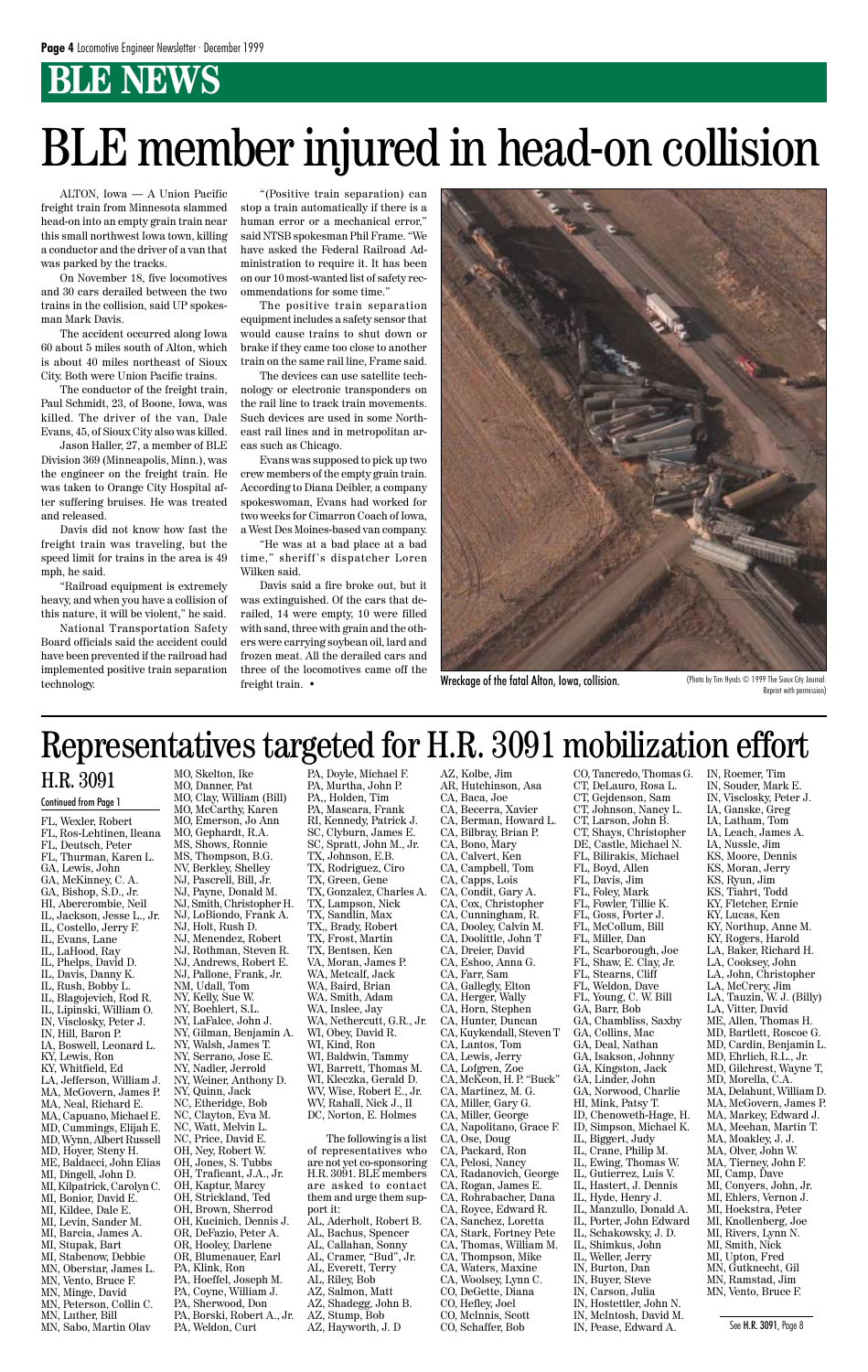### **CANADIAN SPOTLIGHT**

mors that the BLE struck a "secret agreement" with VIA, and refutes the CIRB claim that the BLE engaged in "improper collaboration" with VIA Rail.

"The record before the Arbitrator is devoid of any evidence whatsoever to suggest, much less establish, that the BLE was given prior information or notice with respect to the plans of VIA prior to the announcement of its NEPO initiative in March of 1997 — nor do I see anything in the conduct of VIA, or of the BLE, to establish the elements of bad faith in the implementation of NEPO which would nullify the application of the Transfer Agreement.

"On the whole the record

is contrary to any pattern of collusion or bad faith as regards the BLE," Picher stated. "The relations between the BLE and VIA in the months immediately following the certification of the BLE as the bargaining agent of all running trades employees are far from consistent with the BLE and VIA being in a 'sweetheart' relationship."

One of the main pillars of

the CIRB decision was that the BLE misrepresented workers by failing to secure flow back positions at CN. Just 30 days later, the ruling issued by Arbitrator Picher completely destroys that portion of the CIRB decision.

"This is just the first in a series of rulings that will prove that the CIRB decision was completely erroneous," BLE President Ed Dubroski said.

CLEVELAND, le 29 novembre — Dans une victoire arbitrale majeure pour la Fraternité des ingénieurs de locomotives, la Compagnie des chemins de fer nationaux du Canada a été forcée d'accepter le droit de retour d'anciens chefs de train et chefs de train adjoints déplacés de VIA Rail.

> La décision de l'Arbitre Picher démystifie les rumeurs des TUT que la FIL avait conclu une « entente secrète » avec VIA et réfute la déclaration du CCRI voulant que la FIL se soit engagée dans une « collaboration répréhensible » avec VIA Rail.

Après que VIA Rail ait consolidé les métiers de chefs de train et ingénieurs de locomotives en 1997, il y avait eu plusieurs chefs de train qui ne pouvaient plus détenir d'emploi sous la nouvelle structure du métier. En utilisant une entente négociée en 1987, la FIL a concrétisé les droits de ces individus «␣ à retourner␣ » au CN comme chefs de train.

«␣ Dans son ensemble, le dossier va à l'encontre de tout motif de collusion ou mauvaise foi en ce qui concerne la FIL: Picher a déclaré. « La relation entre la FIL et VIA dans les mois suivant immédiatement la certification de la FIL comme agent négociateur de tout le personnel itinérant est loin d'être constante avec la relation de faveur décrite entre la FIL et VIA. »

Toutefois, CN a refusé de se conformer à l'entente et n'a pas permis le droit de retour des chefs de train lésés.

La FIL a déposé un grief de la part de ces individus, argumentant que CN devait les accepter. Entre-temps, VIA Rail a continué de payer le plein salaire et à fournir les bénéfices complets aux chefs de train et aux chefs de train adjoints déplacés, ce qui équivaut à environ \$12 millions selon John Tofflemire, président général de la FIL. Selon cette décision, CN pourrait être garant à payer ce montant à VIA Rail.

La décision rendue par Arbitre Michel G. Picher le 25 novembre se lit en partie comme suit:

«␣ Dans ce cas, l'Arbitre n'a aucune alternative que de trouver et déclarer que le refus du CN d'accepter les chefs de train et chefs de train adjoints de retourner à son emploi, est une infraction à l'item 5(a) de l'Entente de transfert du 6 mars 1987 », a déclaré Picher. « Ainsi, l'Arbitre ordonne CN de se conformer à l'article G de l'entente spéciale et l'item 5 de l'entente de transfert, et de permettre aux chefs de train et chefs de train adjoints affectés par l'initiative «␣ NEPO␣ » (Nouveau service voyageurs) d'exercer leur droit d'ancienneté pour leur retour au travail au CN, immédiatement.␣ »

Atty. J. Shields, re: matters concerning Canadian operation; Contacted GC's, SLBCs, telephone calls, correspondence; TTD and CRLO mtgs., Washington; Mtgs. w/ FELA attorneys: Thanksaiving holiday

**General Secretary-Treasurer Russ Bennett**—International Office: Supervision of BLE Financial depts.; Records Dept.; BLE Job Bank; Health & Welfare mtg. to<br>discuss UTU/NCCC Blue Cross/Blue Shield program; Polish Festival;

«␣ Le dossier fourni à l'Arbitre est dépourvu de toute évidence qui suggère, encore moins établi, que la FIL a reçu de l'information au préalable ou un avis concernant les plans de VIA avant l'annonce de son initiative

«␣ NEPO␣ » en mars 1997 — ou que je vois quelque chose dans la conduite de VIA, ou de la FIL, pour établir les preuves de mauvaise foi dans l'implantation du « NEPO » qui annulerait l'application de l'Entente de transfert.

Vice-President Joseph A. Cassidy Jr. - General office duties; Amtrak mtg. w/ General Chairman Kenny; SBA 928; SBA 933; SEPTA mtgs. w/ General Chairman Bruno; Port Authority Trans Hudson GCofA; Long Island Rail Road; Operate trains for recertification on LIRR; Harriman Award project; FRA; Executive session, SBA 933; Paperwork & study; Thanksgiving holiday.

Vice-President & U.S. Narf I Legislative Representative Leroy D. Jones—Washington D.C. Offices: RAFC. Composition (1997) and the first work of the State Research (Barry Composition) (1997) and the state of the State Resear

Une des raisons principales de la décision du CCRI était que la FIL avait représenté faussement les travailleurs en n'ayant pas réussi de concrétiser les postes de retour au travail au CN. Seulement 30 jours plus tard, la décision émise par Arbitre Picher détruit complètement la décision du CCRI.

«␣ Ce n'est seulement que la première d'une série de décisions qui prouvera que la décision du CCRI était entièrement erronée␣ », dit le Président international de la FIL Edward Dubroski.

### **La FIL gagne haut-la-main dans la cause de VIA Rail**

La décision arbitrale concrétise le droit de retour des chefs de train au CN et réfute les rumeurs des TUT

«␣ Le Conseil canadien des relations industrielles a conclu que nous n'avions pas représenté justement les travailleurs, lorsque nous l'avions fait — tel que démontré dans cette décision,␣ » a dit le Directeur canadien de la FIL Gilles Hallé.

Le Président général de la FIL Mike Simpson a dit que l'expérience de l'Arbitre Picher dans les questions ferroviaires l'a aidé à prendre la bonne décision.

«␣ Le mérite du retour au travail vient d'un individu qui a plusieurs années d'expérience et comprend la complexité de l'industrie ferroviaire car il traite des 2 agents négociateurs pour le personnel itinérant et les questions d'ancienneté entre les deux,␣ » a dit Simpson. « $\hat{A}$  titre de comparaison, les constatations de la décision du CCRI sont d'un individu qui n'a aucune expérience ou connaissance spéciale de l'industrie ferroviaire.␣ »

CN peut faire appel de la décision en déposant une demande de contrôle judiciaire à la Cour supérieure du Québec. Si CN choisit de faire appel, alors l'avocat de la FIL James L. Shields s'attend à ce que CN le fasse dans les prochaines 24 à 36 heures. •

#### Flow-Back

Continued from Page 1

#### BLE's arbitration award major victory for former VIA conductors



*By action of the delegates at the Fifth Quinquennial Convention, summaries of BLE Advisory Board members' activities are published monthly:*



International President Edward Dubroski—International Office: General supervision of BLE activities: Meetings: Union Pacific Railroad President: TTD: Designated counsel; Linda Morgan renomination; NMB renominations; UMWA rally, Washington DC; Publications Cmte.; TTD Rail Labor Div. mtg.<br>**First Vice-President & Alternate President James L. McCoy**—International Office. Assiste

> *Best wishes for a safe and happy holiday season*

"The Canadian Industrial Relations Board ruled that we failed to properly represent the workers, when we absolutely  $did$  — as seen by this ruling," BLE Canadian Director Gilles Hallé said.

CN has 30 days to appeal the decision by filing a Judicial Review Application to the Quebec Superior Court. CN had not appealed the decision as of press time. •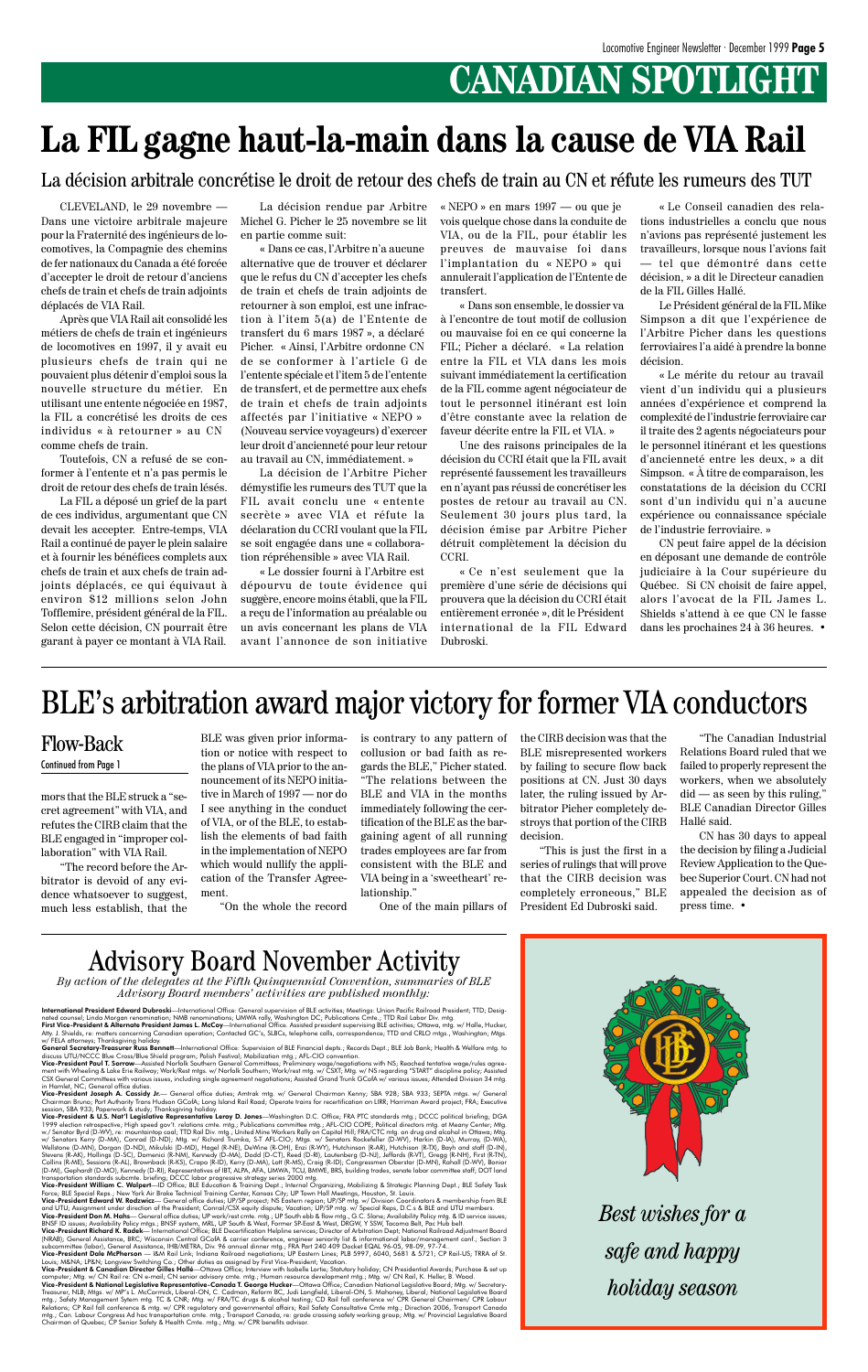### **BLE SENIOR REPORT**

Railroad retirement annuities, like social security benefits, are scheduled to increase in January 2000 on the basis of the rise in the Consumer Price Index (CPI) during the 12 months preceding October 1999. While higher Medicare deductible and coinsurance charges are effective in 2000, the Medicare premiums deducted from benefit payments remain at the 1999 level in 2000. At the same time, higher earnings limits allow retirees to earn more during the year without reductions in their annuities.

For employers and employees, while regular railroad retirement tax rates are not changed for 2000, the amounts of compensation subject to these payroll taxes are scheduled to increase in January as a result of indexing to average national wage increases.

Unemployment and sickness benefits paid by the Railroad Retirement Board will also increase in 2000, but not until July 1. They will increase from \$46 to \$48 per day.

The following questions and answers provide additional information on these Year 2000 changes, as well as information on Medicare.

**1. How are the railroad retirement annuity cost-ofliving increases payable in January 2000 calculated?**

Cost-of-living increases are calculated in both the tier I and tier II benefits included in a railroad retirement annuity. Tier I benefits, like social security benefits, will increase by 2.4 percent, which is the percentage of the CPI rise. Tier II benefits will increase by 0.8 percent, which is 32.5 percent of the CPI rise. Vested dual benefit payments and supplemental annuities also paid by the RRB are not adjusted for the CPI rise.

If a railroad retirement annuitant also receives a social security benefit, the increased tier I portion is reduced by the increased social security benefit. Tier II cost-of-living increases are not reduced by social security increases.

**2. How much will average railroad retirement benefits increase after the costof-living adjustment?**

In January 2000, the average regular railroad retirement employee annuity will increase \$25 a month to \$1,349 and the average of combined benefits for an employee and spouse will increase \$35 a month to \$1,955. For aged widow(er)s, the average survivor annuity will increase \$17 a month to \$809.

**3. What are the basic Medicare Part B medical insurance premium and medical insurance deductible in 2000?**

The basic Medicare medical insurance premium deducted from railroad retirement or social security payments remains at the 1999 level of \$45.50 a month in 2000. Also, the annual medical insurance deductible for doctor bills a beneficiary must pay remains at the previous level of \$100.

#### **4. What are the Medicare Part A hospital deductible and coinsurance charges in 2000?**

For the first 60 days in a benefit period, a Medicare patient is responsible for paying a deductible which is the first \$776 of all covered inpatient hospital services in 2000; this deductible was \$768 in 1999. The daily coinsurance charge that a Medicare beneficiary is responsible for paying for hospital care for the 61st through the 90th day increases to \$194 from \$192. If a beneficiary uses "lifetime reserve" days (the extra 60 hospital days a beneficiary can use when more than 90 days of hospital care is needed in each benefit period), he or she will be responsible for paying \$388 a day for each reserve day used, instead of the 1999 charge of \$384 per day.

In addition, the daily coinsurance charge a beneficiary is responsible for paying for care in a skilled nursing facility for the 21st through the 100th day increases to \$97 from \$96.

**5. What other basic information should railroad retirement beneficiaries know about the Medicare program in 2000?**

In addition to the Original Medicare Plan, additional health care options are pro-

vided by the Balanced Budget Act of 1997.

Starting in 1999, beneficiaries who live in an area with Medicare Managed Care plans may now have a choice in how they get their health care. While Medicare Medical Savings Accounts and Private-feefor-service plans may also be available in the future, no private companies had decided to offer these plans as of October 1999.

During September and October 1999, the Health Care Financing Administration (HCFA), the Federal agency responsible for administering Medicare, mailed copies of the handbook Medicare & You 2000 to all Medicare households. This publication provides detailed information on the Medicare program, and beneficiaries can ask for information on Medicare health plans available in their area by calling 1- 800-MEDICARE (1-800-633-



4227). The State Health Insurance Assistance Program in a beneficiary's area can also help with Medicare questions about health plan decisions. Beneficiaries can find the phone number for their area in their copy of Medicare & You 2000. They can also get up-todate information about Medicare on the Internet at www.medicare.gov. Local libraries or senior centers may also be able to help beneficiaries access this information on the Internet.

In any case, beneficiaries who are happy with the Original Medicare Plan don't have to do anything. They will continue to receive Medicare benefits the same way that they do now.

**6. Can the Railroad Retirement Board's staff advise beneficiaries on their Medicare choices and which may be best for them?**

While Board staff can provide general information and appropriate referrals, they cannot counsel beneficiaries as to what choice may be right for them. That is a personal decision each beneficiary must make based on his or her own situation.

**7. How do the earnings limitations applied to annuitants who work after retire-**

#### **ment change in 2000?**

Like social security benefits, railroad retirement tier I benefits and vested dual benefits paid to employees and spouses, and tier I, tier II and vested dual benefits paid to survivors, are subject to earnings deductions if post-retirement earnings exceed certain exempt amounts.

For those under age 65, the exempt earnings amount rises to \$10,080 in 2000 from \$9,600 in 1999. For beneficiaries ages 65 through 69, the exempt earnings amount rises to \$17,000 in 2000 from \$15,500 in 1999. These earnings limitations do not apply to any annuitants age 70 or older, starting with the month in which they are 70.

For those under age 65, the earnings deduction is \$1 in benefits for every \$2 of earnings over the exempt amount. For those ages 65 through 69, the deduction is \$1 for every \$3 of earnings over the exempt amount.

A special rule applies to earnings for one year, usually the first year of retirement. Under this rule, a full annuity can be paid, regardless of annual earnings, for any month in which a person is "retired" and monthly earnings do not exceed a certain limit. In 2000 these monthly limits are \$840 for beneficiaries under age 65, and \$1,417 for those ages 65 through 69.

Earnings consist for this purpose of all wages received for services rendered, plus any net earnings from self-employment. Interest, dividends, certain rental income or income from stocks, bonds, or other investments are not considered earnings for this purpose.

Regardless of age and/or earnings, no railroad retirement annuity is payable for any month in which an annuitant (retired employee, spouse or survivor) works for a railroad or railroad union.

Retired employees and spouses who work for their last pre-retirement nonrailroad employer are subject to an additional earnings deduction, which does not change from year to year. Such employment will reduce tier II benefits and supplemental annuity payments, which are not otherwise subject to earnings deductions, by \$1 for each \$2 of compensation received, subject to a maximum reduction of 50 percent. The deductions in the tier II benefits and supplemental annuities of individuals who work for their last pre-retirement nonrailroad employers apply even if earnings do not exceed the tier I exempt earnings limits. Also, while tier I and vested dual benefit earnings deductions stop when an annuitant attains age 70, these tier II and supplemental annuity deductions continue to apply after the attainment of age 70. An employee's work for a last pre-retirement non-railroad employer will cause a reduction in the spouse's tier II benefit.

#### **8. Do the special earnings restrictions on disabled employee annuitants change?**

No. The special restrictions which apply to disability annuitants do not change in 2000. The amount disabled railroad retirement employee annuitants can earn without reducing their benefits is \$400

per month, exclusive of disability-related work expenses. While a disabled employee's annuity is not payable for any month in which he or she earns more than \$400 in any employment or self-employment, withheld payments will be restored if earnings for the year are less than \$5,000. Otherwise, the annuity is subject to a deduction of one month's benefit for each multiple of \$400 earned over \$4,800 (the last \$200 or more of earnings over \$4,800 counts as \$400). However, if a disabled annuitant works after retirement, this may also raise a question about the possibility of that individual's recovery from disability, regardless of the amount of earnings, and must be reported.

**9. How much are the maximum amounts of earnings subject to regular railroad retirement payroll taxes on employers and employees increasing in 2000?**

The railroad retirement tier I tax rate of 7.65 percent for employers and employees, which is the same as the social security tax and for withholding and reporting purposes is divided into 6.20 percent for retirement and 1.45 percent for Medicare hospital insurance, remains the same. However the maximum amount of an employee's earnings subject to the 6.20 percent rate will increase to \$76,200 in 2000 from \$72,600 in 1999. There is no maximum on earnings subject to the 1.45 percent Medicare rate; all of an employee's compensation is subject to the Medicare tax.

The maximum amount of earnings subject to the railroad retirement tier II tax of 4.90 percent on employees, and 16.10 percent on employers, will increase to \$56,700 from \$53,700.

In 1999, the regular railroad retirement tax on an employee earning \$72,600 was \$8,185.20 and the employer's regular railroad retirement tax on such an employee was \$14,199.60. In 2000, the railroad retirement tax on an employee earning \$76,200 will be \$8,607.60 compared to \$5,829.30 under social security, and the employer's tax will be \$14,958.

**10. Are the railroad retirement supplemental annuity taxes paid by railroad employers changing in January 2000?**

The rate of the supplemental railroad retirement annuity tax paid solely by rail employers is determined quarterly by

### Unemployment and sickness benefits increase in 2000

See Railroad Retirement, Page8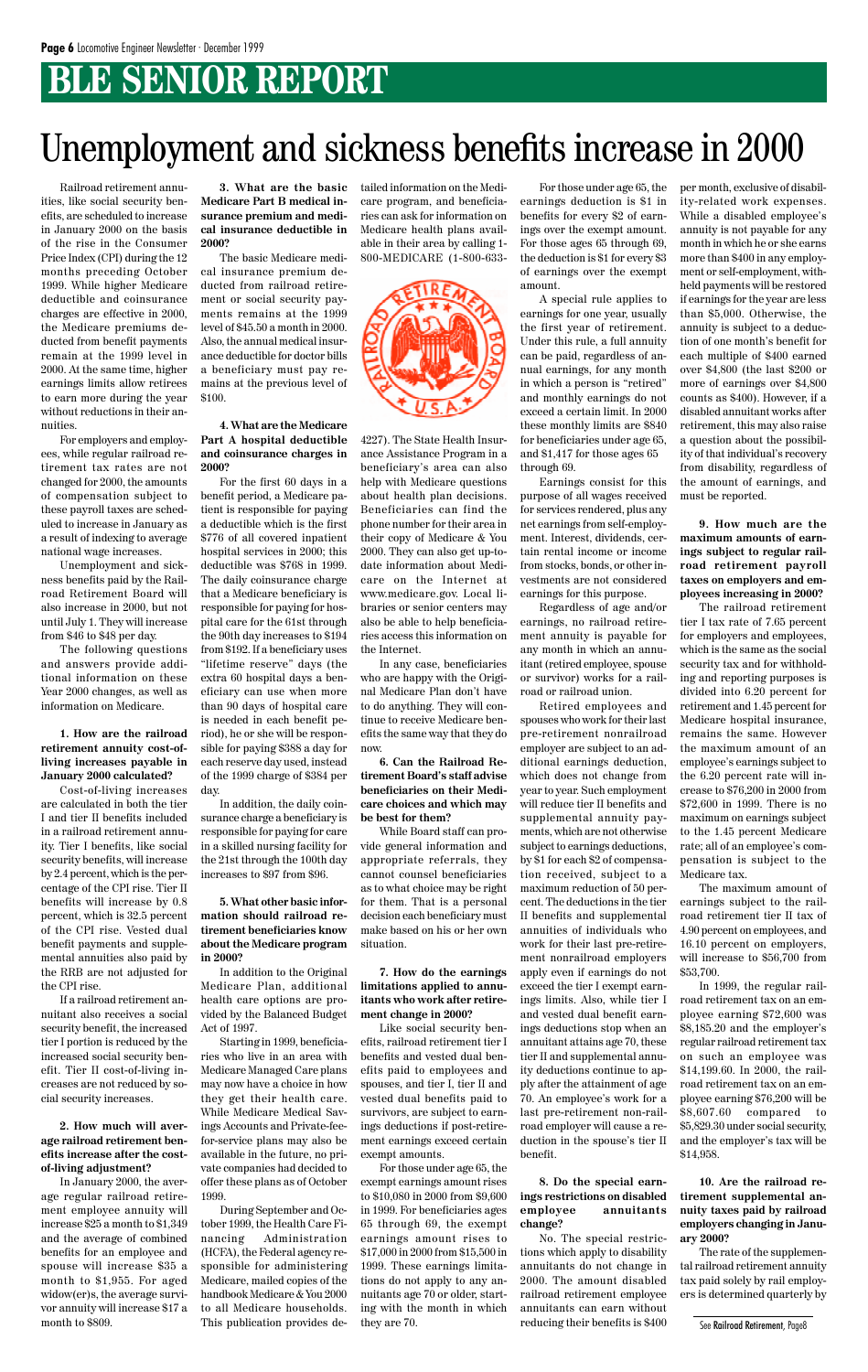### **BLE NEWS**

Additionally, members should be aware of concerns regarding decertification of Locomotive Engineers when they are "caught in this trap." During the deliberations of 49 CFR Part 240, considerable discussion took place on events that triggered decertification and the extent to which others may be responsible for a Locomotive Engineer's failure.

The operative term here is "the railroad's obligation to use discretion" when making a determination on decertification. The following discussion comes from the Notice of Proposed Rule-making (NPRM) on 240.

"One conclusion is that uniform

enforcement of the rule is an important goal; hence, unbridled railroad discretion would not be in accord with the intent of the rule. A second conclusion is that, under limited and specified circumstances, railroads must consider certain mitigating factors as complete

#### Continued from Page 2

### Governor signs 'BLE Bill' in West Virginia

defenses to an alleged violation. The Working Group decided that one of the FRA's interpretations should be made an explicit part of the rule since is was clear that some railroads did not understand FRA's position on the subject. That is, certification should not be revoked if an intervening cause prevents or materially impairs a person's ability to comply with the regulation. Sec.  $240.307$  (I)(1). A third conclusion that the Working Group recommends is that those violations of Sections  $240.117(e)(1)$  through (e)(5) that are of

A law prohibiting law enforcement officials from forcing Locomotive Engineers to show their drivers license following an accident has been signed into law in the State of West Virginia.

West Virginia Governor Cecil Underwood signed HB 2311 earlier this year, making it legal for Engineers to show photo identification provided by their employers instead of their personal drivers license. If Engineers do not have a carrier-provided photo ID, then they must provide the drivers license.

In the photo to the right, Governor Underwood

(seated) signs the bill on March 13, 1999. Standing, from left, is Tony Reed, West Virginia State Legislative Board Secretary-Treasurer; Jim Worles, First Vice-Chairman of the West Virginia State Legislative Board; and Brent Boggs, a member of the West Virginia House of Delegates and Political Affairs Coordinator for the BLE's National Legislative Office in Washington, D.C. Boggs also belongs to BLE Division 751 (Gassaway, W.Va.). Not pictured, but instrumental to lobbying for the legislation is West Virginia State Legislative Board Chairman Darrell Blake. •



minimal nature and had no direct effect on rail safety should not give cause to revoke a person's certificate."

Based on the above discussion and language in  $240.307(I)(1)$  it will be advantageous to document and place in the record of any decertification pro-

ceeding the non-existence of track-flags and certainly any mandatory directives that have not been provided in writing.

A word of caution — failure to have mandatory directives in writing will also be a violation of regulation for the Locomotive Engineer. •

### Three confirmed to NMB positions

The Brotherhood of Locomotive Engineers has formally asked the AFL-CIO to extend the sanctions currently placed on the United Transportation Union to include, among other items, the payment of financial damages to the BLE.

In a December 3 letter to AFL-CIO President John J. Sweeney, BLE President Edward Dubroski noted that a 14-day grace period had elapsed since the UTU was found guilty of raiding BLE membership on the Louisiana & Delta Railroad. On November 9, Sweeney gave the UTU two weeks to take steps in order to comply with the Article XX ruling.

"You requested the UTU to advise you within 14 days of receipt of the decision as to what steps the UTU intends to take to comply," Dubroski wrote. "It is now December 3, and no response to our knowledge has been made to you by UTU."

In addition, Dubroski asked the AFL-CIO to stiffen the sanctions because of the UTU's "war chest" attitude. At its convention this past summer, UTU placed a \$3 special assessment on each member for the sole purpose of funding a "war chest" to engage in an all-out battle to do away with the BLE.

WASHINGTON — On November 19, the Senate bor Committee. He also served in the Labor Depart- Continued from Page 1 ment during the Ford and Reagan Administrations.

"In view of UTU's threats to commence 'all out war' in January 2000, BLE respectfully requests immediate favorable consideration of this request," Dubroski wrote.

In his letter, Dubroski outlined various financial sanctions the AFL-CIO could impose on the UTU.

Dubroski suggested AFL-CIO extended its sanctions in the following respects:

1. Direct UTU to reimburse BLE for all the expenses incurred by it in defending its craft representation rights before the National Mediation Board;

2. Reimburse BLE for loss of all dues receipts lost as a result of UTU's raids on its membership;

3. Suspend UTU's right as an affiliate to use any or all of the services of the Federation until it withdraws its pending representation application related to the Union Pacific Railroad for representation of a purported craft of railroad employees, which includes the existing craft of locomotive engineers;

4. Suspend UTU's rights as an affiliate to hold office in or participate in any deliberations of the Federation or any of its committees, study groups or associate bodies, such as the Transportation Trades Department, until it ceases and desists from raids upon the membership of the BLE;



5. Suspend UTU's protection under any of the provisions of the Federation's Constitution or policy determinations of the Federation until it withdraws its application in the Union Pacific matter and ceases and desists from any engaging in raids upon the membership of BLE; and

6. Grant BLE any other relief in the premises, which is appropriate under the authority vested in the Executive Council.

By a near-unanimous vote at its Twenty-Third Constitutional Convention, members of the AFL-CIO Executive Council adopted a resolution calling for the Council to clarify its powers to impose sanctions against affiliated unions guilty of "intentionally raiding another... union's membership."

The new resolution calls for additional penalties, including "imposing damage awards, other financial penalties and/or implementing its power to expel the offending affiliate from the AFL-CIO."

BLE President Dubroski, a supporter of the resolution, hailed the outcome of the vote. "Although the AFL-CIO has done everything we've asked in our defense against the UTU's raid, there needs to be a series of increasingly tough sanctions that the Executive Council can apply, so raiders like Charlie Little can't hide between Conventions. This is a big step in the right direction," Dubroski said. •

## **AFL-CIO asked to stiffen UTU sanctions**

"I congratulate these Brothers on a job well done," BLE President Ed Dubroski said. "We're making progress little by little with BN, but we will continue to pursue our support of H.R. 3091."

An amendment to the Hours of Service Act, H.R. 3091 will allow up to three consecutive (and optional) days off for rail workers who are forced to work, or are on call to work, for up to seven consecutive days.

The BLE has played a key role in the battle against the draconian Availability Policy. BLE General Chairmen on the BNSF organized mobilization rallies to protest the policy in Ft. Worth, Texas, and Alliance, Neb.

The 60-day delay expires on Jan. 17, 2000.

#### DC Feedback

#### Availability Policy

confirmed the White House's nomination of Magdalena G. Jacobsen, Ernest W. DuBester and Francis J. Duggan to the National Mediation Board (NMB).

Jacobsen and DuBester each have served as NMB members since 1993, and Duggan fills the seat vacated by Kenneth Hipp, who resigned his Board seat last year.

Duggan, a Republican who lives in Alexandria, Virginia is a New York City native and a graduate of St. John's Law School. He also received two graduate political science degrees and a research grant from Harvard University.

Duggan has extensive experience in transportation and labor. He worked in the office of former Senator Charles Mathias (R–MD) and for the Senate La-

Duggan's transportation experience includes 10 years as an Assistant Vice President of the Association of American Railroads. He was on President Bush's Commission on Aviation Security and Terrorism, and was a pro bono advisor and attorney for victims of Pan Am Flight 103.

Prior to joining the NMB, Duggan was an attorney with the Washington law firm of Mullenholz, Brimsek and Belair.

Because of concerns about statements by Chairwoman Jacobsen indicating a pro-UTU bias in the present case before the Board, which were voiced with the Senate and the White House by the BLE and other labor organizations, the confirmations were delayed, and were not taken up by the Senate until just prior to adjournment. •